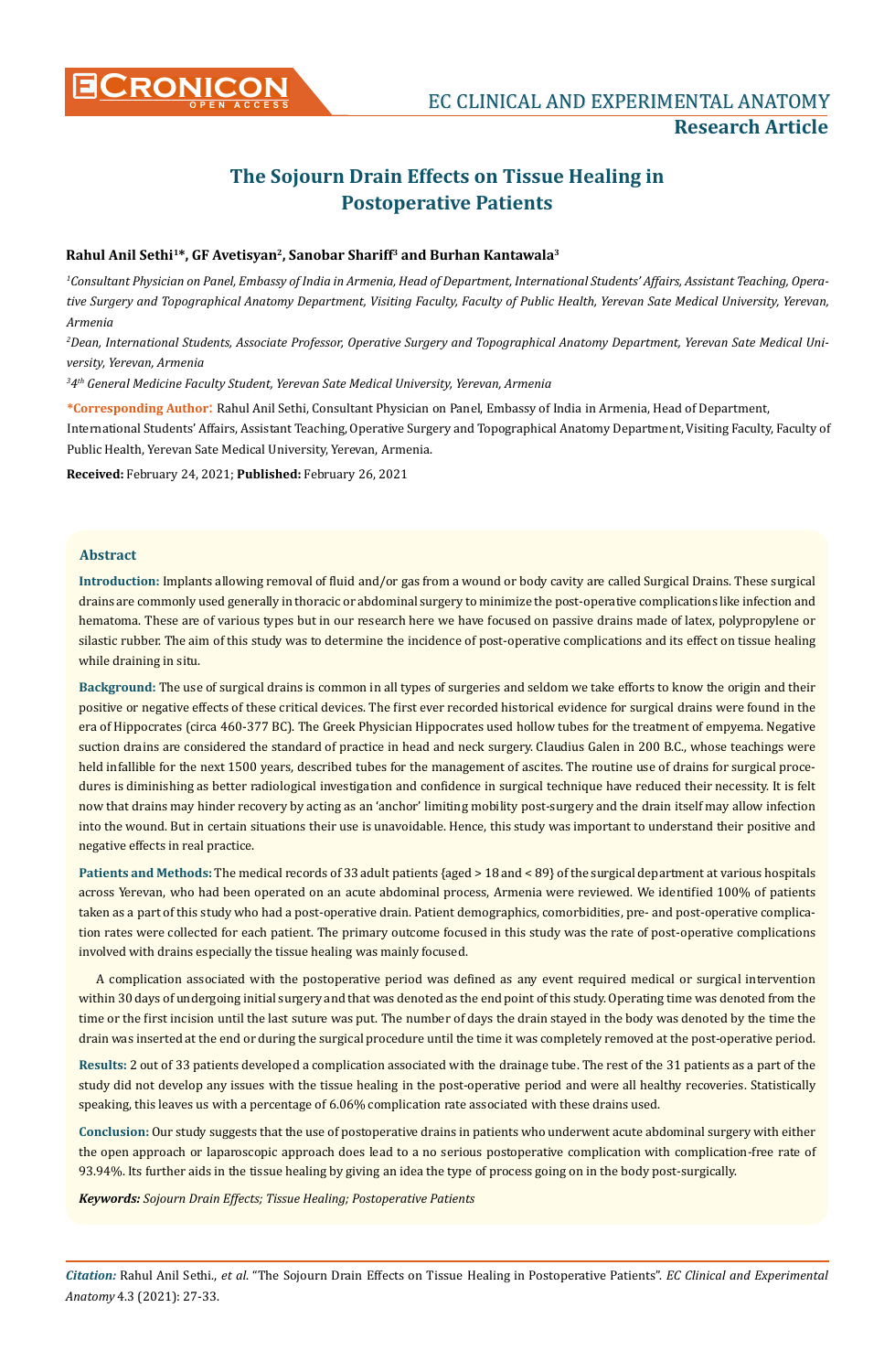## **Introduction**

Prophylactic placement of drains after thoracic or abdominal surgeries has been a standard practice followed since the 1700's despite any solid evidence or prospective study results to support the practice. Improvement and advancements in surgical tactics, pre-operative and post- operative patient care has significantly reduced the complication rate and mortality rate in acute abdominal surgeries [1]. For several years drains have been used in surgery to remove body fluids thereby improving wound healing and preventing serous fluid accumulation. Drains can be categorized as: 1. Closed or open systems and 2. Active or Passive depending on their function. Negative suction is applied by closed vacuum drains in a sealed environment, producing apposition of tissues and thus promoting healing [2].

A surgical drain is a tube used to remove pus, blood or other fluids from a wound. They are commonly placed by surgeons or interventional radiologists.

There are various indications of drains which can be classified as prophylactic and therapeutic [2].

#### **Prophylactic**

- 1) To remove excess blood and serum.
- 2) To remove pus, blood, serous exudates, chyle or bile.
- 3) To form a controlled fistula e.g. after common bile duct exploration.

#### **Therapeutic**

- 1) To drain pus, blood, serous exudates, chyle or bile
- 2) To drain air from the pleural cavity
- 3) To drain ascites.

Drains have been proved to be useful in many surgical procedures and now all surgical teams always tend to add postoperative drains after a procedure as it is critical to measure the extent of surgical wound healing [3-6].

Academically speaking drains are not without complications. They can cause haemorrhage, tissue inflammation, retrograde bacterial migration and drain entrapment [2,7]. Various published studies and articles have a mixed opinion on drainage from the abdominal cavity. During the course of this study we came across various articles who do not recommend the use of drainage tubes at the postoperative period and go on to prove that they cause even higher rate of complications [1,8-10]. Similarly, another study also proves that overall mortality in the patients with intraperitoneal drainage was almost three times greater than in the group without drainage. When an anastomotic leak developed, there was no mortality in the patients with extraperitoneal drainage, 11 per cent mortality in those without drainage and a 60 percent mortality in those with intraperitoneal drainage [11-13]. Some studies also focus on the monetary aspect stating that use of drains may prolong the hospital stay and therefore result in inflated and increased treatment costs burdening the patient economically [2,14-17].

According to Dougherty and Steven H. drain complications can be classified into the following groups:

1) Foreign body effects: Chemical and/or mechanical effects, Erosion (haemorrhage, fistula, perforation, obstruction, Torsion bowel obstruction), Potentiation of infection, Tissue irritation, Bacterial surface adherence, Retrograde bacterial migration, Impaired healing of intestinal suture lines.

*Citation:* Rahul Anil Sethi., *et al*. "The Sojourn Drain Effects on Tissue Healing in Postoperative Patients". *EC Clinical and Experimental Anatomy* 4.3 (2021): 27-33.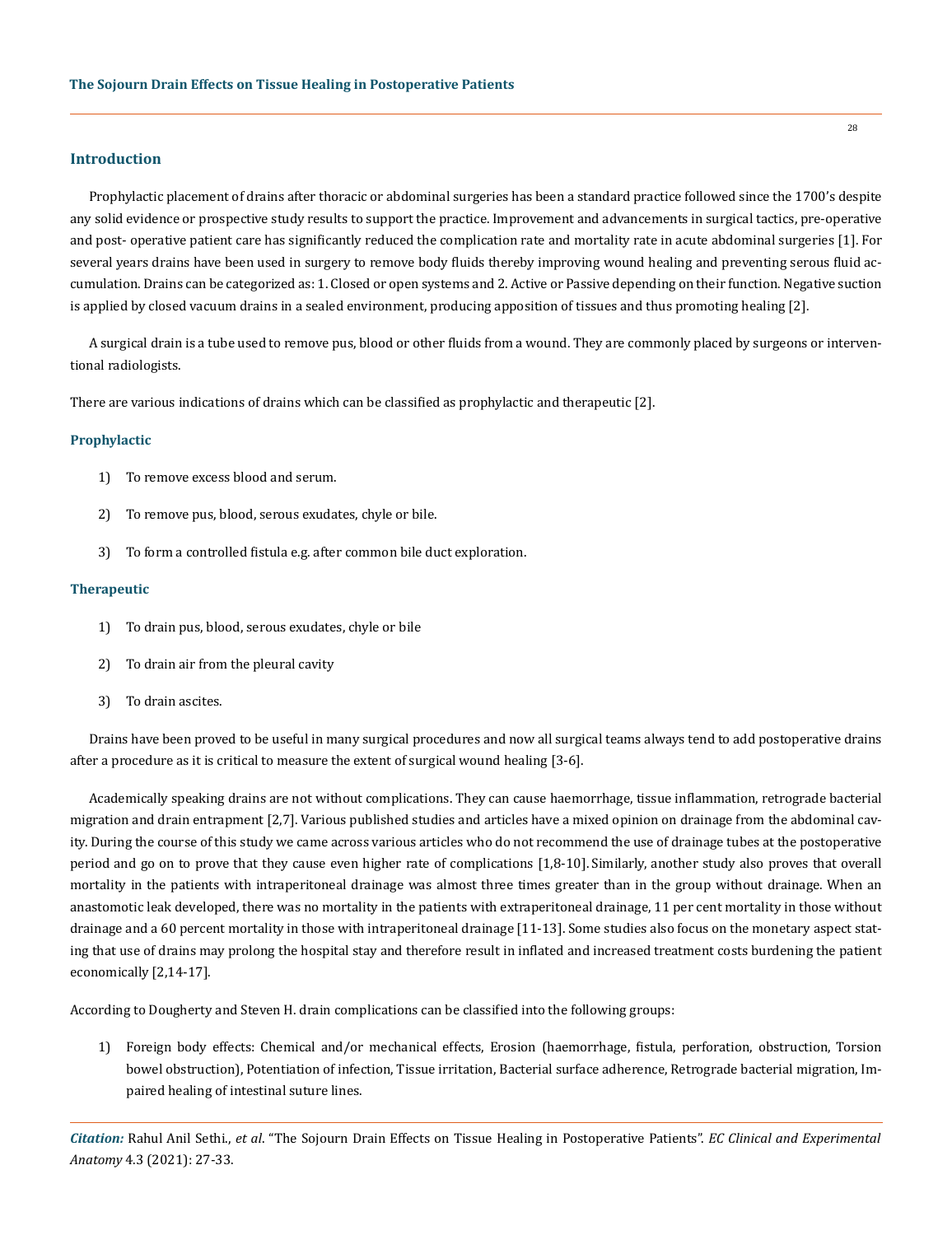- 2) Mechanical problems: Drain entrapment (due to sutures, kinking), Herniation of viscera through drain tracts, Drain loss (due to migration, breakage, fragmentation), Leakage due to incomplete drain tract formation.
- 3) Physiologic derangements: Decompression injury (lung, brain), Pain (e.g., may lead to pulmonary atelectasis), Fluid and electrolyte loss, Pneumoperitoneum, pneumothorax [18-20]. We have researchers who haven't been able to pin point as to what would be the optimal drain. In cases a drain is considered necessary by the surgeon. The number of trials in the other comparisons such as 'suction drain compared with passive closed drain', 'open drain compared with no drain' and 'suction drain compared with open drain' so they infer that the application of drain is subjective [21].

Surgical outcomes were analysed with the tissue healing and the complication development as the primary criteria. The number of patients who developed complication also had a relationship with the type of surgical procedure used and the sanitary measures taken by the medical centre or the hospital the patient was admitted at. For our study we have taken into consideration patients from the surgical department of four major hospitals across Yerevan. The first teaching hospital also referred as the 'Heratsi Hospital' of Yerevan State Medical University introduced patients with post-operative drains from procedures like Cholecystectomy, Appendectomy and Gastro-Enteroanastamosis operation. A total of 8 patient records were used for the viewing the trends at the hospital regarding the usage of drainage tubes. The complications regarding the drains ware also noted from this hospital. The second hospital which contributed to the research was 'Mikaelyan Institute of Surgery', Introducing patients from similar procedures as Cholecystectomy, Appendectomy, Peritoneal Abscess and different anastomosis with Stoma operations. A total of 14 patients' records were viewed at the institution and the trends noted. The third hospital was 'Erebuni Medical Centre' which gave us access to patient records for a total of 5 patients who had undergone abdominal surgery with placement of drains, with no complications. The last and the fourth hospital was 'Nairi Medical Centre' who gave us patient records of 6 patients from the surgical department with no noted complications. There were no other significant differences in demographic and clinical characteristics between patients in the drain group with complications and the group without complications.

One of patients who developed complication had been operated for gastro-entero anastomosis and had purulent process leakage from the drain to the skin causing hyperaemia and rash. The patient was immediately taken to the dressing and his drain was cleaned with injection of saline and hyperaemic zone washed with betadine solution and antibiotic ointments applied with an oral prescription for broad spectrum antibiotics for 2 days.

Various trends were noticed during the course of the study. Out of the 33 patients observed for the study, there were seven patients who underwent the procedure of cholecystectomy (two laparoscopic); three patients for hernioplasty , two for colostomy, two for the closure of a sigmoidostomy, three patients for appendectomy, one for rectal cancer resection, two for ileostomy, one for the resection of subhepatic abscess, one for the hydatid cystectomy, one for hepatic resection, one for sigmoid colon tumour resection, one for drainage of pancreatic abscess , one for retroperitoneal abscess drainage, one for saphenous venectomy, two for acute small intestinal bowel resection with one of them having adhesion formation; one for gastro-entero anastomosis, one patient underwent a total gastrectomy.

Two patients developed drain-related complications. A 66 year old male who underwent the Gastro- enteroanastomosis of Billroth II had two drains placed subcutaneously for seven and nine days respectively. One of the drains at the site of the anastomosis, under the proximal loop of jejunum was the source of the complication. The patient developed skin hyperaemia and a mild rash due to the purulent process leakage from the drain. The second patient to have developed drain- related complications underwent a standard splenectomy procedure due to a stab wound causing rupture of the spleen. The drain was placed under the left colic flexure which led to complicated faecal peritonitis due to damage caused by traction while inserting the drainage tube. The norm for removal of drains in cholecystectomy is 2 - 3 days, same for appendectomy. The drainage tube is generally removed when less than 200 ml of serous fluid is collected. The drains are usually placed on the mesh if an autoplasty manipulation is performed during a hernioplasty and it is removed after an average of 7 - 8 days. In the case of the retroperitoneal abscess, A 53 year old female developed purulent wounds due to infected acupuncture needles and

*Citation:* Rahul Anil Sethi., *et al*. "The Sojourn Drain Effects on Tissue Healing in Postoperative Patients". *EC Clinical and Experimental Anatomy* 4.3 (2021): 27-33.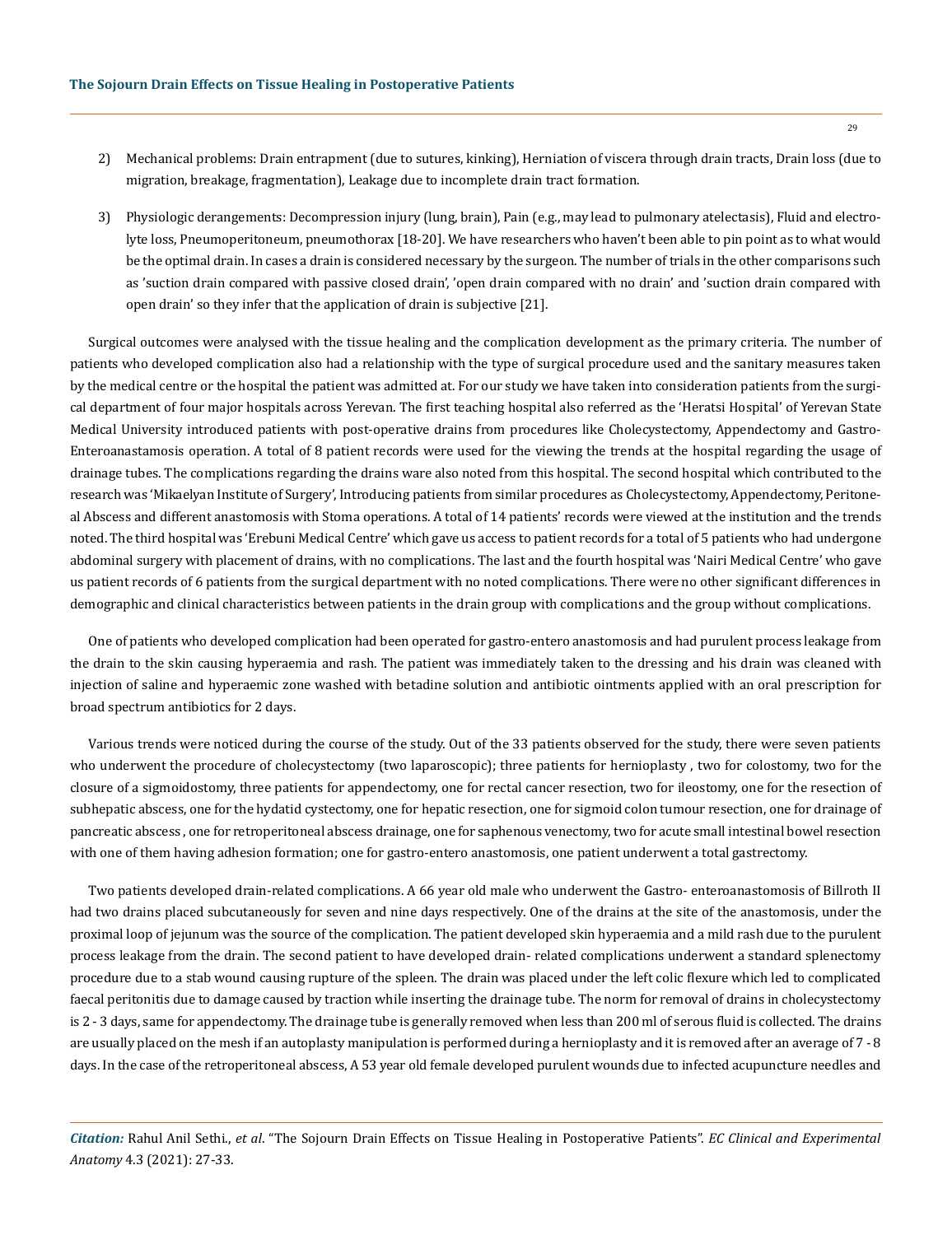

the drains were placed inside the wound cavity. A patient, 43 year old female underwent total gastrectomy due to cancer of the stomach, had two drains inserted in the subhepatic region, one in the pelvic region and one in the left lateral canal of the abdomen.

*Figure 1: Denoting the relationship between the type of operation and the number of days the drain was inserted.*

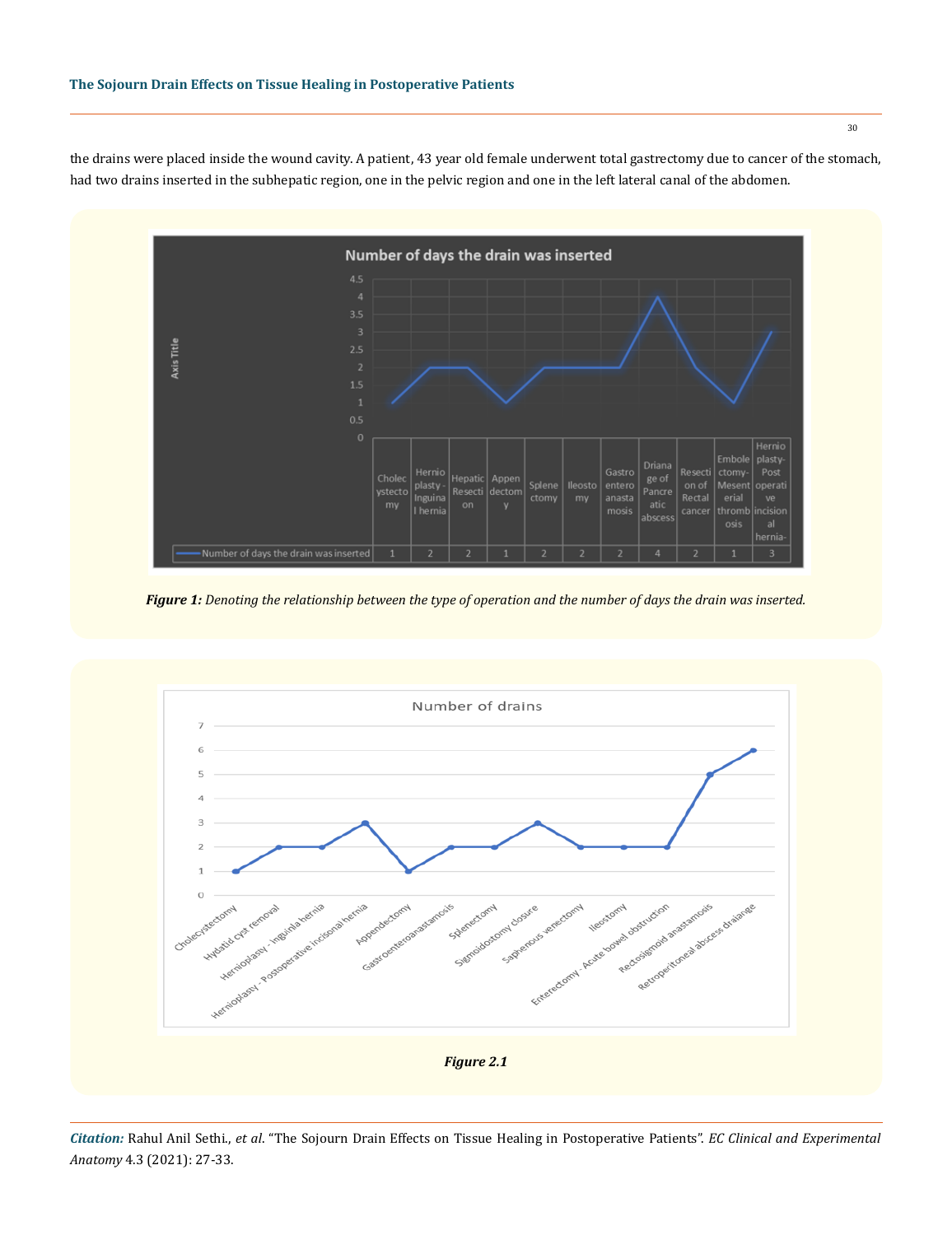

*Figure 2: Figure 2.1 (above) and 2.2 and figure 2.3 (below) all give a relationship between the type of operation and the number of days the drain was inserted for the respective type of operation. Here we can compare the maximum amount of drains used and the operations which require minimal drains helping to signify the extent of spread of the purulent process/ infection or liquor.*

#### **Summary**

After analyzation of the various trends and the data collected from patients records we come to see various aspects of drainage tubes and their advantages. In the two specific cases which developed complications due to the drainage, they cannot be overlooked as they comprise 6.06% of patients of our whole study. Though the usage of sojourn drainage tubes at the postoperative period has been going on since centuries, an age old practice still has no basis to prove itself as 100% efficient. Various other researchers have found limited advantages of the drainages itself and associate a surge of complications to them. Sometimes complications can also be attributed to iatrogenic causes and one of the major drawbacks of the study could be inability to differentiate whether the complication is associated due to the drainage tube or due to incompetent procedure. This was found by the extensive review conducted by our team. The positive effects however cannot be overseen. Drainage tubes do give us a clear picture of an ongoing purulent process inside the abdomen and help the surgeons understand the healing of the various layers. But at the same time their complications cannot be overlooked and the complications are more associated with the operative techniques and manoeuvres rather than the drain itself. Hence, it is with great responsibility the surgeon or medical practitioner must use the drain in operate wounds.

## **Acknowledgement**

We would like to offer our vote of thanks to General Surgery Department of First Teaching Hospital and Mikaelyan Surgical Institute of Yerevan State Medical University named after Mkhitar Heratsi.

*Citation:* Rahul Anil Sethi., *et al*. "The Sojourn Drain Effects on Tissue Healing in Postoperative Patients". *EC Clinical and Experimental Anatomy* 4.3 (2021): 27-33.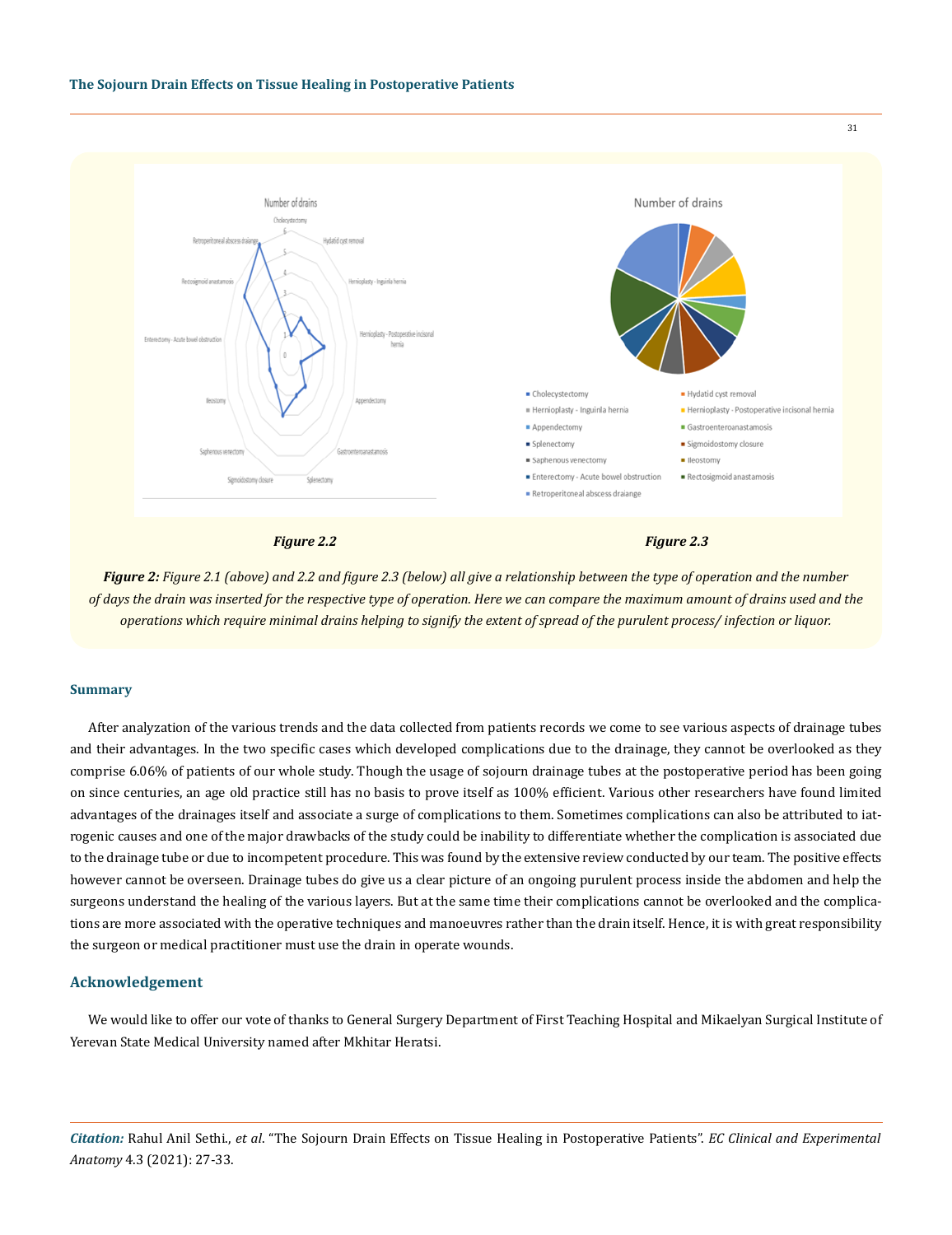We are also thankful to the Erebuni Medical Centre and Nairi Medical Centre for their kind efforts in providing us with needful data for completing our research.

# **Conflicts of Interest**

The authors have no conflicts of interest. No funding is been accepted or received from above mentioned hospitals or any institutions what so ever. The research is solely done on personal level to understand the effects on drains in post-operative period and their effect on tissue healing with their positive and negative effects.

# **Bibliography**

- 1. Kim J., *et al.* ["Gastric cancer surgery without drains: A prospective randomized trial](https://www.sciencedirect.com/science/article/abs/pii/S1091255X04002501)*". The Journal of Gastrointestinal Surgery* 8.6 [\(2004\): 727-732.](https://www.sciencedirect.com/science/article/abs/pii/S1091255X04002501)
- 2. Durai R., *et al.* "Use of drains in surgery: a review". *[The Journal of Perioperative Practice](https://pubmed.ncbi.nlm.nih.gov/19591322/)* 19.6 (2009): 180-186.
- 3. Branum G., *et al.* ["Pancreatic necrosis: Results of necrosectomy, packing, and ultimate closure over drains".](https://www.ncbi.nlm.nih.gov/pmc/articles/PMC1191394/) *Annals of Surgery* 227.6 [\(1998\): 870-877.](https://www.ncbi.nlm.nih.gov/pmc/articles/PMC1191394/)
- 4. Komuta K., *et al.* ["Herniation of the small bowel through the port site following removal of drains during laparoscopic surgery".](https://pubmed.ncbi.nlm.nih.gov/11124568/) *Digestive Surgery 17*[.5 \(2000\): 544-546.](https://pubmed.ncbi.nlm.nih.gov/11124568/)
- 5. Kumar M., *et al.* ["Is prophylactic placement of drains necessary after subtotal gastrectomy?"](https://pubmed.ncbi.nlm.nih.gov/17659736/) *World Journal of Gastroenterology* 13.27 [\(2007\): 3738-3741.](https://pubmed.ncbi.nlm.nih.gov/17659736/)
- 6. Chowdri NA., *et al.* ["Role of subcutaneous drains in obese patients undergoing elective cholecystectomy: A cohort study".](https://www.sciencedirect.com/science/article/pii/S1743919107001045) *Interna[tional Journal of Surgery](https://www.sciencedirect.com/science/article/pii/S1743919107001045)* 5.6 (2007): 404-407.
- 7. Mirzai H., *et al.* ["Are drains useful for lumbar disc surgery? A prospective, randomized clinical study".](https://pubmed.ncbi.nlm.nih.gov/16770213/) *Journal of Spinal Disorders and Techniques* [19.3 \(2006\): 171-177.](https://pubmed.ncbi.nlm.nih.gov/16770213/)
- 8. Adogwa O., *et al.* ["Post-operative drain use in patients undergoing decompression and fusion: incidence of complications and symp](https://jss.amegroups.com/article/view/4175/4709)tomatic hematoma". *[Journal of Spine Surgery](https://jss.amegroups.com/article/view/4175/4709)* 4.2 (2018): 220-226.
- 9. Li Z., *et al.* ["Abdominal drainage to prevent intra-peritoneal abscess after open appendectomy for complicated appendicitis".](https://pubmed.ncbi.nlm.nih.gov/29741752/) *Cochrane [Database of Systematic Reviews](https://pubmed.ncbi.nlm.nih.gov/29741752/)* 5 (2018).
- 10. Zhou J., *et al.* ["Characteristics of abdominal cavity drainage fluid in Chinese patients without postoperative complications after sur](https://pubmed.ncbi.nlm.nih.gov/25670893/)[gery for gastrointestinal or retroperitoneal tumors".](https://pubmed.ncbi.nlm.nih.gov/25670893/) *Clinical Interventions in Aging* 10 (2015): 367-370.
- 11. Berliner SD., *et al.* ["Intraperitoneal drains in surgery of the colon".](https://pubmed.ncbi.nlm.nih.gov/6021437/) *Clinical Evaluation* of 454 cases". *The American Journal of Surgery*  [113.5 \(1967\): 646-647.](https://pubmed.ncbi.nlm.nih.gov/6021437/)
- 12. [Yates JL. "An experimental study of the local effects of peritoneal drainage".](https://pubmed.ncbi.nlm.nih.gov/13259118/) *The American Surgeon: SAGE Journals* 21.10 (1955): 1048- [1072.](https://pubmed.ncbi.nlm.nih.gov/13259118/)
- 13. Berliner SD., *et al.* ["Use and Abuse of Intraperitoneal Drains In Colon Surgery".](https://pubmed.ncbi.nlm.nih.gov/14186803/) *Archives of Surgery* 89.4 (1964): 686-690.
- 14. Molinari E., *et al.* ["Amylase value in drains after pancreatic resection as predictive factor of postoperative pancreatic fistula: Results](https://pubmed.ncbi.nlm.nih.gov/17667507/) [of a prospective study in 137 patients".](https://pubmed.ncbi.nlm.nih.gov/17667507/) *Annals of Surgery* 246.2 (2007): 281-287.

*Citation:* Rahul Anil Sethi., *et al*. "The Sojourn Drain Effects on Tissue Healing in Postoperative Patients". *EC Clinical and Experimental Anatomy* 4.3 (2021): 27-33.